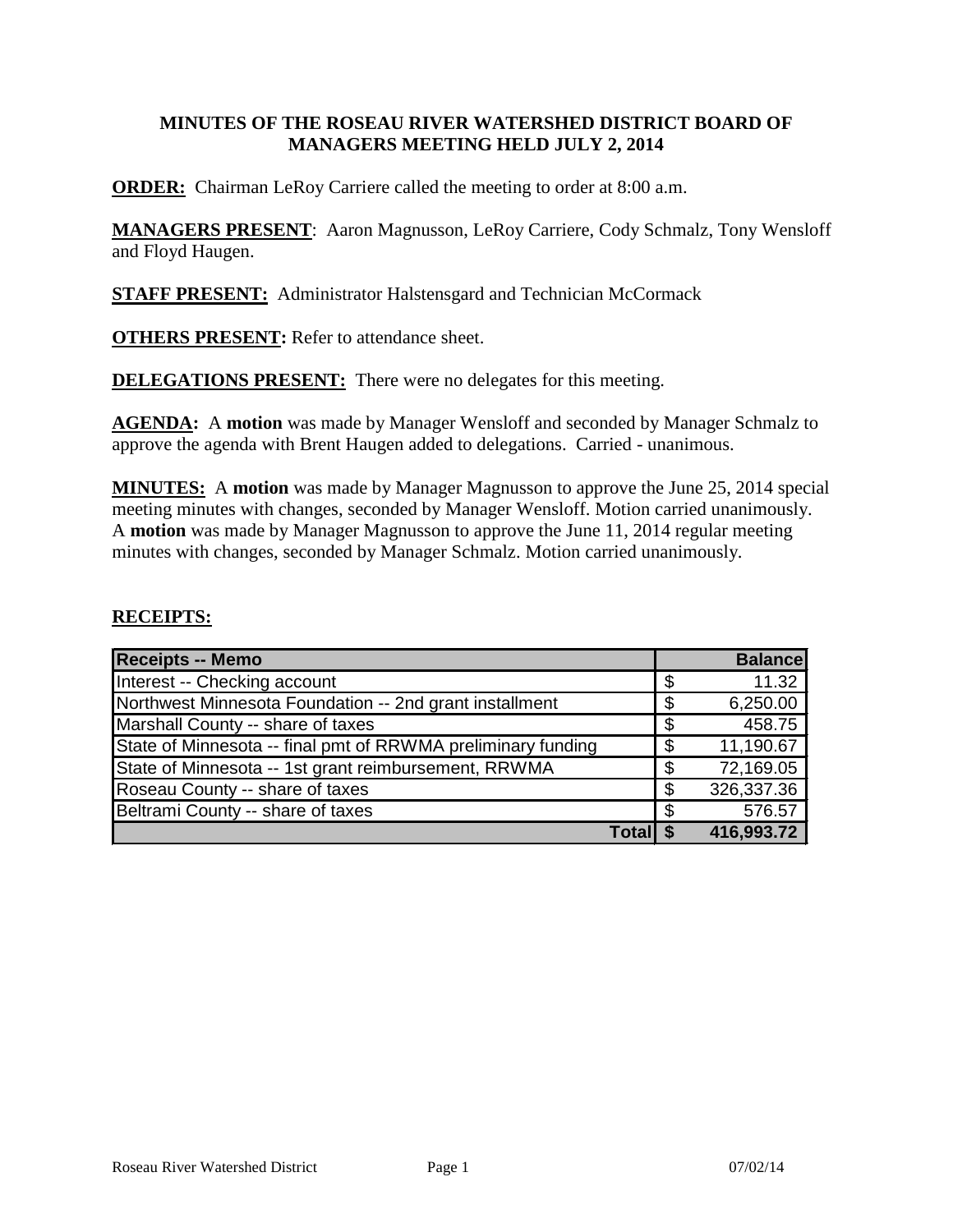| <b>Bills -- Memo</b>                                               |                                      | <b>Amount</b> |
|--------------------------------------------------------------------|--------------------------------------|---------------|
| City of Roseau -- utilities                                        | \$                                   | 199.51        |
| CenturyLink -- phone bill                                          | $\overline{\mathcal{G}}$             | 110.02        |
| Sjoberg's Cable TV -- cable internet                               | $\overline{\$}$                      | 47.13         |
| Marco -- copier maintenance                                        | $\overline{\$}$                      | 148.24        |
| Roseau Times-Region -- notice                                      | $\overline{\$}$                      | 10.50         |
| Minnesota Energy -- natural gas bill                               | $\overline{\$}$                      | 49.41         |
| Cardmember Services -- drainage law deskbooks                      | $\overline{\mathcal{G}}$             | 178.48        |
| HDR Engineering -- Project Engineering                             | $\overline{\$}$                      | 36,257.97     |
| Houston Engineering -- Project Engineering                         | \$                                   | 3,169.12      |
| Floyd Haugen -- meetings, mileage and expenses                     | $\overline{\$}$                      | 183.32        |
| LeRoy Carriere -- meetings, mileage and expenses                   | $\overline{\$}$                      | 201.78        |
| Cody Schmalz -- meetings, mileage and expenses                     | $\overline{\$}$                      | 244.92        |
| Aaron Magnusson -- meetings, mileage and expenses                  | $\overline{\$}$                      | 154.21        |
| Tony Wensloff -- meetings, mileage and expenses                    | $\overline{\mathcal{G}}$             | 236.35        |
| Torin McCormack -- salary                                          | $\overline{\$}$                      | 3,555.75      |
| Tracy Halstensgard -- salary                                       | $\overline{\$}$                      | 3,553.75      |
| Brady Castle -- wages                                              | $\overline{\$}$                      | 1,239.45      |
| Torin McCormack -- mileage                                         | $\overline{\$}$                      | 344.40        |
| Brady Castle -- mileage                                            | $\overline{\mathcal{G}}$             | 831.60        |
| PERA -- employee and employer share                                | $\overline{\mathcal{G}}$             | 1,169.98      |
| Internal Revenue Service -- 941 tax                                | $\overline{\$}$                      | 2,999.80      |
| ESRI -- software upgrade                                           | $\overline{\$}$                      | 2,180.25      |
| RRWMB -- share of taxes                                            | $\overline{\$}$                      | 67,740.06     |
| Fleet Supply -- supplies                                           | $\overline{\$}$                      | 97.96         |
| SET, inc -- RRWMA project soil testing                             | $\frac{6}{9}$                        | 1,690.00      |
| CDW-G -- Microsoft Office software upgrade                         |                                      | 1,115.90      |
| Halverson Sand and Gravel, Inc -- Hay Creek / Norland Construction | $\overline{\$}$                      | 525.00        |
| Postmaster -- stamps                                               | $\overline{\$}$                      | 147.00        |
| Linda Hedlund -- turkeys for meetings                              | $\overline{\$}$                      | 150.00        |
| <b>TrueNorth Steel -- culverts</b>                                 | $\overline{\mathcal{G}}$             | 3,679.09      |
| <b>TOTAL</b>                                                       | $\overline{\boldsymbol{\mathsf{s}}}$ | 132,210.95    |

**BILLS:** A motion was made by Manager Wensloff to pay the normal monthly bills, seconded by Manager Magnusson. Motion carried unanimous.

**Delegations:** Rick Solberg, met with the board to discuss permit #13-12. Mr. Solberg stated he had removed the culvert and he requested Technician McCormack inspect the culvert prior to it being install at the location outlined in the permit. Mr. Solberg requested an extension of the permit due to the wet condition. Manager Wensloff made a **motion** to approve the extension for six months, seconded by Manager Magnusson. Motion carried with Manager Haugen abstaining.

Brent Haugen met with the board to discuss the road lowering issue between section 23 & 24 of Moose Township. Mr. Haugen submitted a complaint letter and documentation to the board. There was discussion on the history of the area. Technician McCormack will meet with Mr. Haugen and a township board member to review the issue.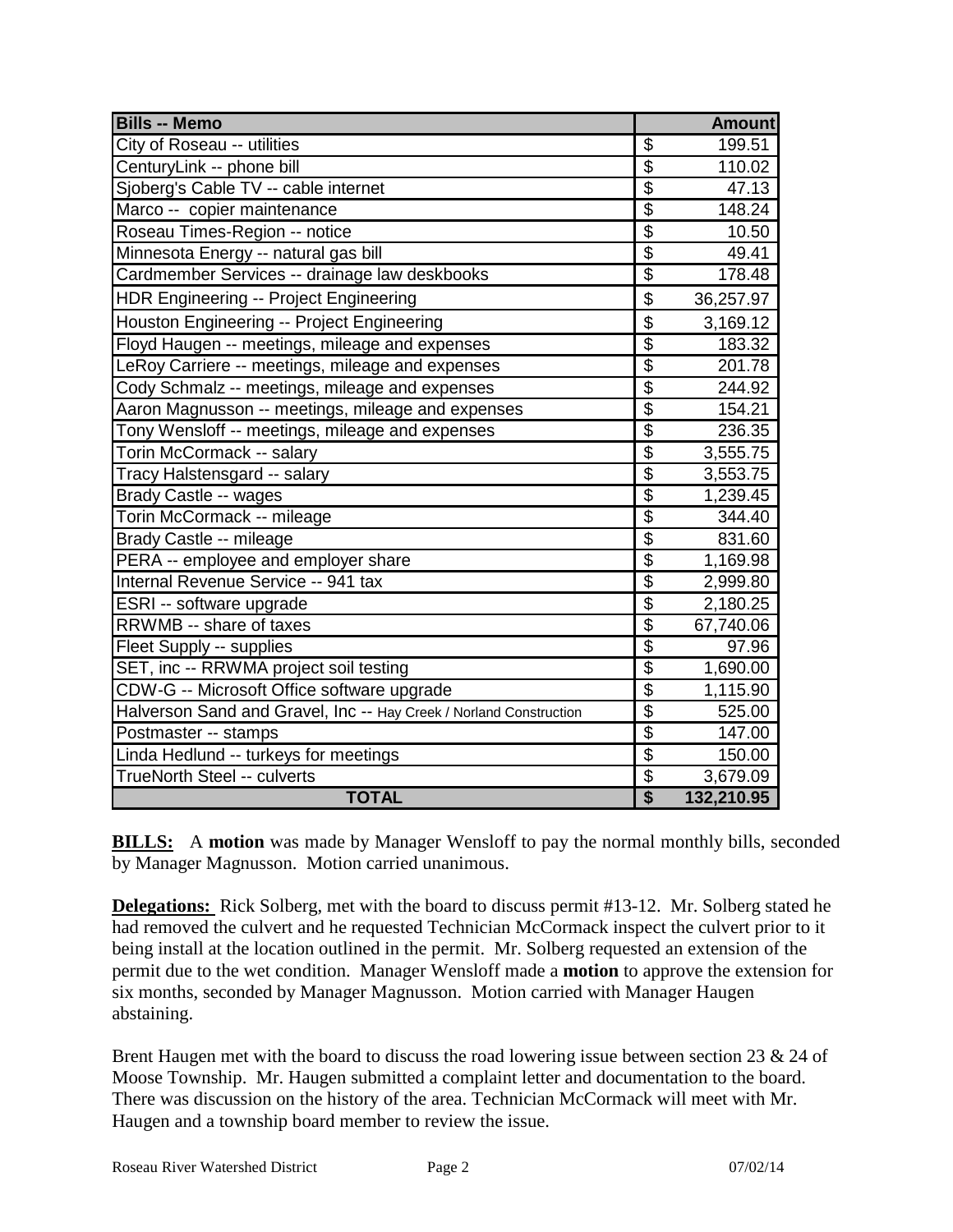### **PERMITS:**

Technician McCormack discussed permit #14-09 (Myron Lee). It was Attorney Moren's opinion that the culvert could be permitted without holding a public hearing because the work would be considered a repair. Manager Haugen made a **motion** to approve the permit, seconded by Manager Schmalz. Motion carried unanimously.

Technician McCormack discussed permit #14-11 (Mark Olafson). Manager Wensloff made a **motion** to approve the permit with conditions, seconded by Manager Schmalz. Motion carried unanimously.

Technician McCormack discussed permit #14-12 (Kelly Christianson). Manager Wensloff made a **motion** to approve the permit as submitted, seconded by Manager Schmalz. Motion carried unanimously.

Technician McCormack discussed permit #14-13 (Moose River Township). Manager Magnusson made a **motion** to approve the permit with conditions, seconded by Manager Schmalz. Motion carried unanimously.

### **PROGRAMS:**

Side Water inlets: Technician McCormack work is ready to begin as soon as weather cooperates. Lee's decided they didn't want two of the inlets planned so the next two on the prioritization list will receive them.

Technician McCormack discussed the data being collected by Intern Castle.

# **PROJECT REPORT:**

Hay Creek/Norland: Technician McCormack stated that the impoundment is still in dewatering mode and the level is about 3' below top of structure over flows. A weed assessment was completed by Technician McCormack and Scott Johnson, SWCD. There was discussion on mowing. The Board reviewed the cost to raise the road south of the east inlet structure (north of Lester Grafstrom's homestead). The Board directed staff to work with Halverson to complete the work as noted.

Beltrami: A Project Team meeting has been scheduled for July 24. Site assessment worksheets have been completed and are being reviewed. Administrator Halstensgard discussed project team funding.

RRWMA: Engineer Dalager has provided the Final Engineer's Report to Administrator Halstensgard for printing. A Step 2 has been submitted to the RRWMB for review. A Determination will be made at the next meeting. Technician McCormack updated the Board on the EAW. Permitting will be the next step. Engineer Dalager and Administrator Halstensgard updated the board on the funding of the project. Manager Schmalz discussed continued concerns of landowners in his area. A public information meeting has been scheduled for July  $31<sup>st</sup>$  at 6 p.m. in Badger. The Board directed Administrator Halstensgard to schedule a public hearing for the August meeting.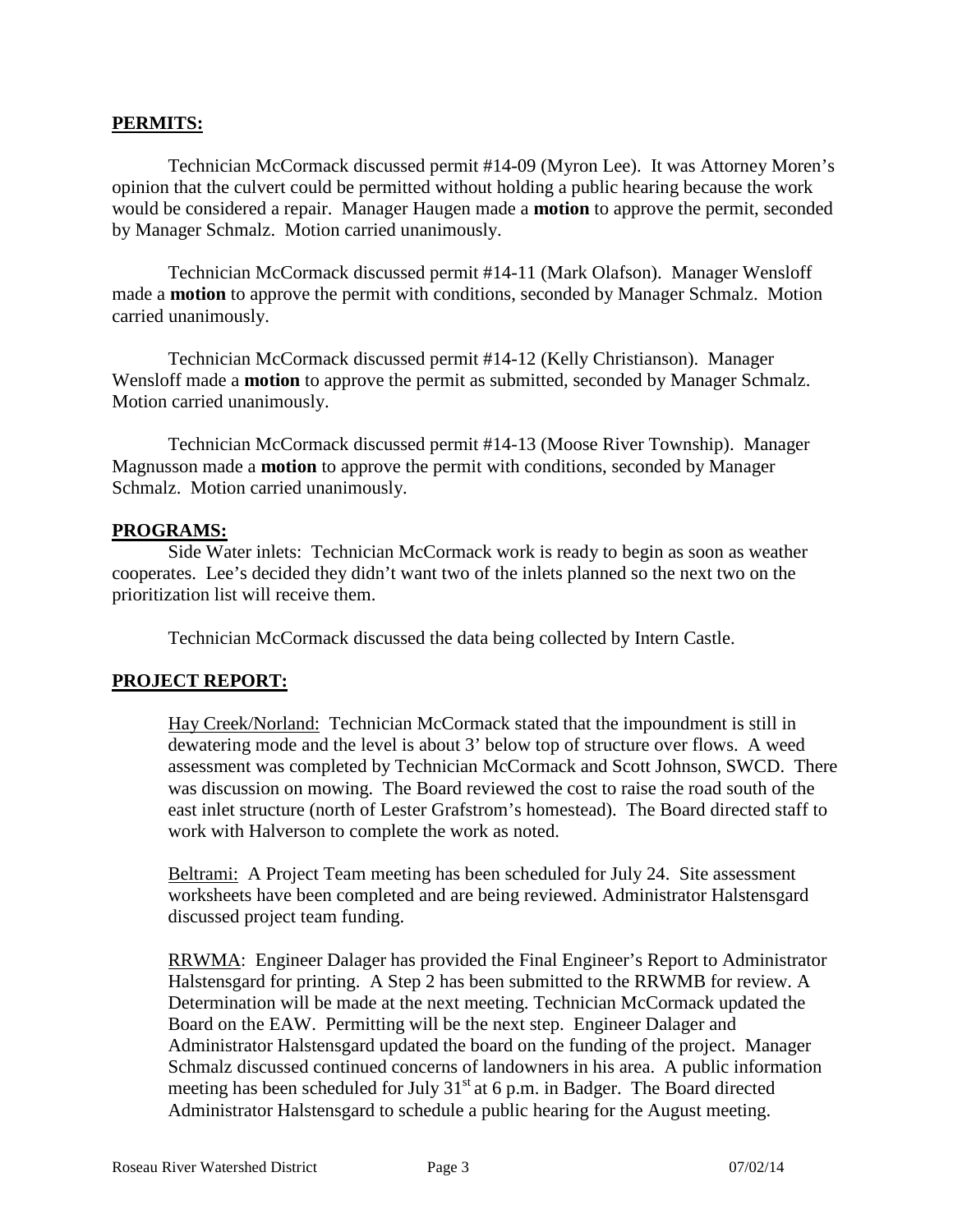Lake Bottom: Administrator Halstensgard discussed the changes to the contract with Byfugliens. The land purchase committee will meet with Mr. Byfuglien again to discuss the purchase price. Project Team meeting has been scheduled for July  $17<sup>th</sup>$ .

Duxby Levee: The survey of the levee was completed. The data collected will be completed and organized into a report.

# **RRWMB**:

Chairman Carriere updated the board on the following items:

- USDA water quality work
- Project Team funds
- First Aid presentation
- Budget

## **ADMINISTRATIVE REPORT:**

• Purchase of a dehumidifier

## **TECHNICIAN REPORT:**

- Janet Foster complaint
- Darield Moser complaint
- Mike Grahn complaint
- There was discussion on the proposed Great Northern powerline options.

### **NEW BUSINESS:**

Administrator Halstensgard presented the board with the completed audit report. A **motion** was made by Manager Magnusson to accept the 2013 Audit and authorize Chairman Carriere to sign the representation letter to Drees, Riskey & Vallager, Ltd, seconded by Manager Haugen. Motion carried unanimously.

Administrator Halstensgard asked the Board about purchasing water project desklaw books. Manager Magnusson made a **motion** to purchase a book for each board position, seconded by Manager Schmalz. Motion carried unanimously.

### **OLD BUSINESS:**

Administrator Halstensgard discussed the proposed contract with Mitch Magnusson.

### **OTHER ITEMS:**

Administrator Halstensgard will submit revised Rules to the Board for 45 day review.

Tony Wensloff discussed a complaint by Gary Spina. Technician McCormack will review the issue.

After reviewing the managers' vouchers, a **motion** was made by Manager Schmalz seconded by Manager Wensloff to approve the managers' and staff expense vouchers as submitted. Motion carried unanimously.